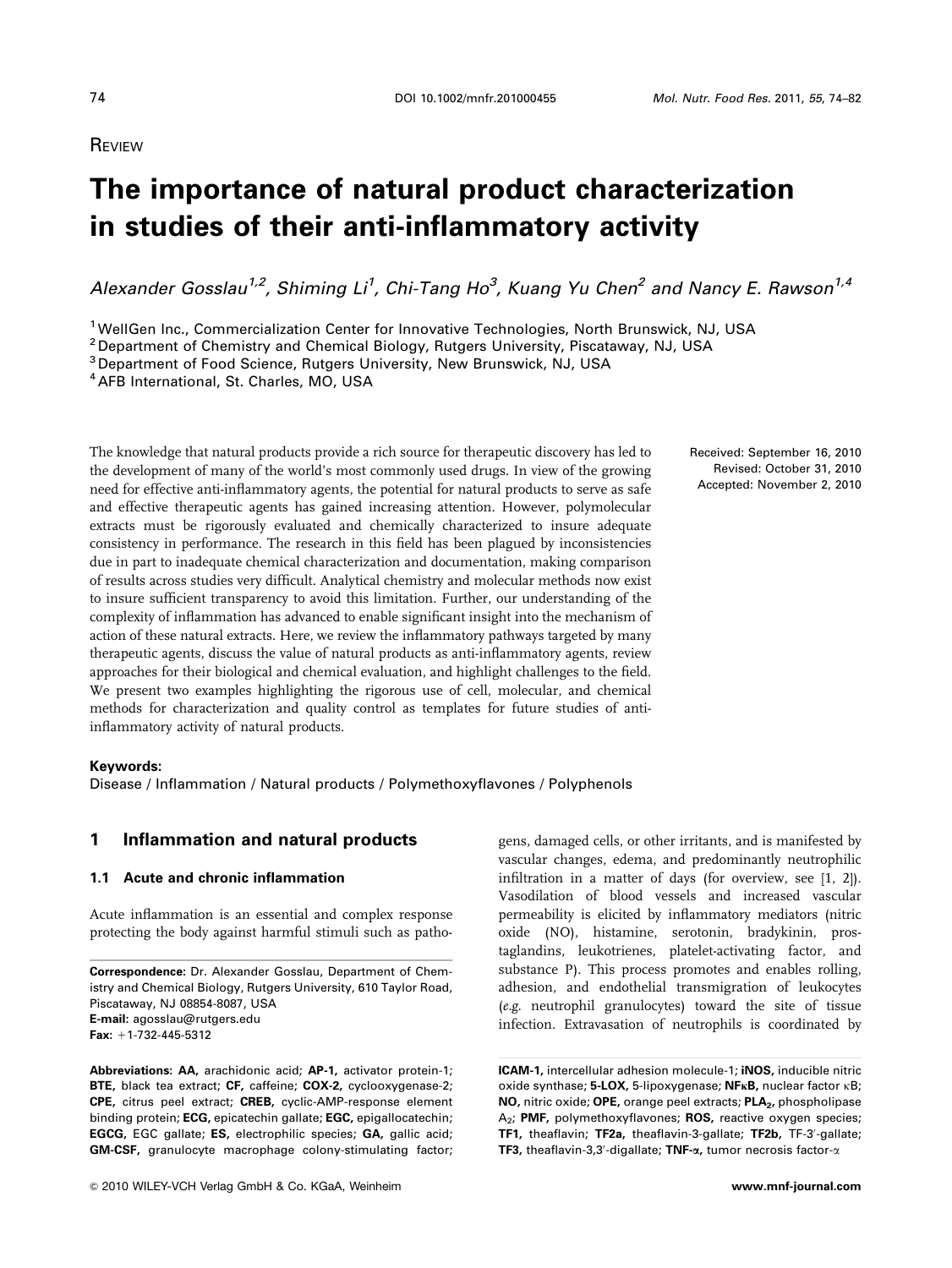adhesion molecules (intercellular adhesion molecule-1 (ICAM-1) and vascular cell adhesion molecule-1 (VCAM-1)), chemokines (e.g. IL-8), and metabolites generated in the arachidonic acid (AA) pathway [2, 3]. Phospholipase  $A_2$ (PLA2) provides AA as substrate for cyclooxygenase-2 (COX-2) and 5-lipoxygenase (5-LOX) which generate a variety of prostaglandins or leukotrienes, respectively, triggering chemotaxis and vasodilation [2]. The COX-2 gene has been an attractive target for anti-inflammatory therapy since it is highly inducible and regulated by different transcription factors such as nuclear factor  $\kappa$  B (NF $\kappa$ B), activator protein-1 (AP-1), cyclic-AMP-response element binding protein (CREB), nuclear factor IL-6, or CCAAT/enhancer-binding protein  $[2, 4, 5]$ . In the LOX pathway LTA<sub>4</sub> hydrolase is particularly important, generating the potent neutrophil chemoattractant leukotriene B4 [2, 6].

Activation of neutrophils via Toll-like-, G proteincoupled-, cytokine-, or phagocytic receptors enables phagocytosis and intracellular degradation of the ingested material mediated through lysosomal enzymes and oxidative burst. Oxidative burst is characterized by enzymatic generation of electrophilic species (ES) such as reactive oxygen species (ROS) and reactive nitrogen species generated by NADPH oxidase or myeloperoxidase. The inducible nitric oxide synthase (iNOS) also participates in oxidative burst by NO generation which – aside from its role as a vasodilator – gives rise to the highly toxic peroxynitrite, in combination with superoxide anion radicals produced by NADPH oxidase [7, 8]. Usually, the acute inflammatory response is terminated within days after the inflammatory stimulus declines due to the short half-life of inflammatory mediators and neutrophils and the liberation of anti-inflammatory cytokines (e.g. transforming growth factor- $\beta$  and IL-10) or mediators (e.g. lipoxins, resolvins, and protectins).

Chronic inflammation is characterized by prolonged duration (weeks or months) caused by persistent infections, immune-mediated inflammatory diseases, or prolonged exposure to toxic reagents. This results in severe tissue destruction caused predominantly by mononuclear macrophages. Macrophages are the dominant cellular player in chronic inflammation, with a life span of several months to years. Macrophages differentiate from monocytes (half life about 1 day) when they cross the endothelium, a process governed by adhesion molecules (e.g. ICAM-1 and VCAM-1) and chemokines (e.g. monocyte chemotactic protein-1 and macrophage inflammatory protein-1). Noteworthy, there is bidirectional positive interaction between lymphocytes and macrophages during chronic inflammation. This feed forward interaction involves several cytokines (e.g. IFN- $\gamma$ , tumor necrosis factor- $\alpha$  (TNF- $\alpha$ ), IL1- $\beta$ , and IL-12) and chemokines (IL-8, monocyte chemotactic protein-1, and macrophage inflammatory protein-1), and acts to perpetuate the inflammatory response [1, 2, 5]. The activation of macrophages is induced mainly via Toll-like receptorsignaling and IFN- $\gamma$  liberated by activated T-lymphocytes. In addition, a variety of ILs (IL-12, -15, and -18) increase IFN- $\gamma$ 

expression, leading to macrophage activation and oxidative burst [2, 8, 9].

#### **1.2 Inflammatory pathways**

The function and interplay of pro-inflammatory mediators in the inflammation cascade activated through free radicalinduced, receptor-dependent extrinsic or intrinsic mechanisms is shown in Fig. 1. The balance between upregulation and downregulation and the interrelationship between key inflammatory mediators may ultimately determine the degree of inflammation. On a molecular level, cytokines such as TNF- $\alpha$  and IL-1B are critical in initiating the inflammatory response by binding to their receptors and activating NFkB through distinct pathways [2, 10]. The transacting cis-responsive factor NFkB is highly regulated through multiple pathways and through interaction within clusters of other transcription factors. These regulatory networks control the induction of many key inflammatory genes such as PLA<sub>2</sub>, COX-2, 2-LOX, iNOS, ICAM-1, IL-1 $\beta$ , IL-6, IL-8, IFN-b, and granulocyte macrophage colonystimulating factor (GM-CSF). Activation of NFkB thus plays a central role to initiate and promote the inflammatory response [1, 2, 5, 10–12]. AP-1, another transcription factor for many inflammatory genes, is controlled by different compositions of homodimers and/or heterodimers of the Jun, Fos, activating transcription factor, and musculoaponeurotic fibrosarcoma protein families [13]. CREB appears to play a main role in the induction cascade as transcriptional coactivator known to interact with a variety of transcription factors. Crosstalk among NFkB, AP-1, and CREB has been suggested, creating an additional layer of regulatory hierarchy [10, 14–17].

# **1.3 Chronic inflammation and disease**

Chronic inflammation is widely recognized as the major underlying cause of six of the top ten causes of death in US, including cardio and cerebrovascular disease, autoimmune disease, chronic respiratory disorders, Alzheimer's disease, cancer, and diabetes [2, 12, 18–20], accounting for millions of dollars of healthcare costs and human suffering. It is generally believed that accumulation of tissue destruction caused by ES together with proteolytic metalloproteinases during chronic inflammation lead to pathological conditions of various diseases [1, 2, 5, 8, 12, 21–25]. For instance, in diabetes, reactive carbonyl species formed as a result of hyperglycemia trigger inflammation and pathology directly as well as indirectly through reaction with proteins such as hemoglobin and proteins within the endothelium causing impaired oxygen transport and vascular elasticity contributing to insulin resistance [26, 27]. Current anti-diabetic drugs, even when they successfully control blood glucose, fail to contain the inflammatory processes which contribute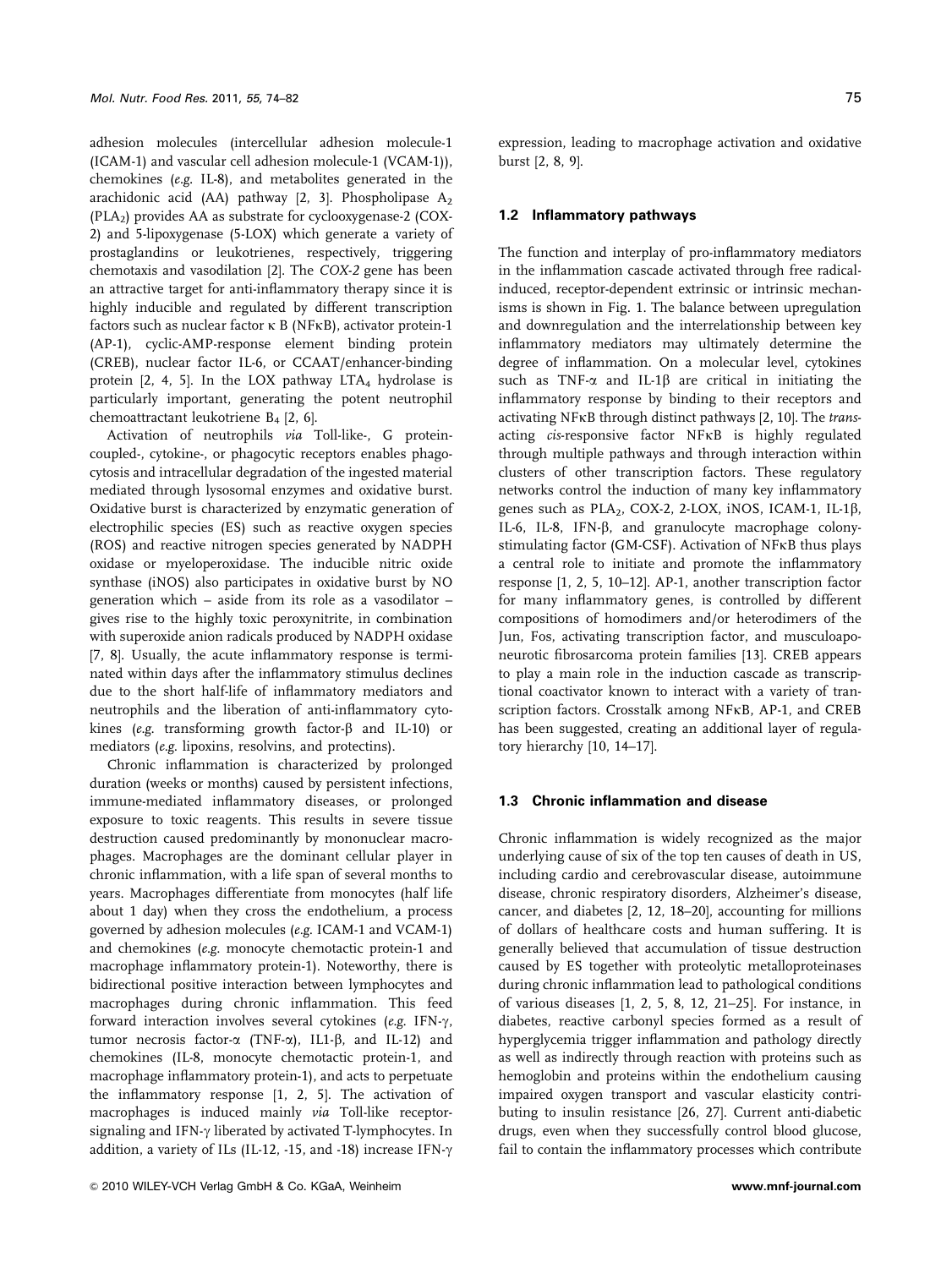

**Figure 1.** Inflammatory pathways in human cells. The network of key mediators for inflammation is shown. Inflammatory effectors and receptors (black boxes), transcription factors and cofactors (grey boxes), or other mediators (white boxes) are shown. Briefly, transmigration of leukocytes toward the site of tissue infection is triggered by ICAM-1 and IL-8. PLA<sub>2</sub> cleaves AA from phospholipids as substrate for COX-2 and 5-LOX. Conversion of AA to prostaglandins and thromboxanes (COX-2) and leukotrienes (5-LOX) induces chemotaxis, vasodilatation, and fever. LTA<sub>4</sub> hydrolase generates the potent chemoattractant LTB<sub>4</sub>. TNF- $\alpha$  and IL-1<sup>β</sup> are critical in initiating the inflammatory response by binding to their respective receptors and inducing fever, vasodilatation, and stimulation of T-lymphocytes or apoptosis. Expression of inflammatory genes is triggered by NFKB (binding sites in promoters of PLA<sub>2</sub>, COX-2, 2-LOX, iNOS, ICAM-1, IL-1ß, IL-6, IL-8, IFN-ß, and GM-CSF) and AP-1 (binding sites in promoters of COX-2, iNOS, ICAM-1, TNF-a, IL-1ß, IL-6, IL-8). CREB has a main role as transcriptional coactivator of NF<sub>KB</sub> and AP-1. IFN- $\gamma$  activates NF<sub>KB</sub> and induces macrophage activation and apoptosis but also has anti-inflammatory properties (induces expression of IL-1 receptor antagonist, downregulates IL-1 and IL-8). Generation of pro-inflammatory ES is mediated by NADPH oxidase (*e.g.* O<sub>2</sub>) and iNOS (*e.g.* NO). The other ILs have pleiotropic functions such as fever induction, T-lymphocyte stimulation, downregulation of TNF- $\alpha$  and IL-1B (IL-6), IFN- $\gamma$  induction and release, regulation of T(H1) cells (IL-12), activation of T cells and macrophages, STAT signaling, TNF- $\alpha$  and IL-1B induction (IL-15), and expression of IFN- $\gamma$ , TNF-a, IL-1b, GM-CSF, and IL-8 (IL-18). Abbreviations: 5-LOX (5-lipoxygenase), AA (arachidonic acid), AP-1 (activator protein-1), COX-2 (cyclooxygenase-2), CREB (cAMP-responsive element binding protein), ES (electrophilic species), HPETES (hydroperoxyeicosatetraenoic acids), HETES (hydroxyeicosatetraenoic acids), ICAM-1 (intercellular adhesion molecule-1), iNOS (inducible nitric oxide synthase), ikB (inhibitory subunit of NFkB), IKK (IkB kinase), LT (leukotriene), MAPK (mitogen-activated protein kinase), NFkB (nuclear factor kappa B), NO (nitric oxide), PLA<sub>2</sub> (phospholipase A<sub>2</sub>), PGs (prostaglandins), ROS (reactive oxygen species), TBX (thromboxane), TNF- $\alpha$  (tumor necrosis factor- $\alpha$ ), and TNF- $\alpha$  R (TNF- $\alpha$  receptor).

to organ pathology [28]. Aging increases the risk of most of these inflammation-related diseases, and this association has been attributed to an age-dependent accumulation of ROS-induced cell damage [2, 18, 20, 29]. The limitation of current anti-inflammatory therapies is widely acknowledged and evident in the continued efforts of the pharmaceutical industry to develop drugs targeting specific steps in the inflammatory cascade. We propose that natural products have the potential to fill this therapeutic gap in a way that acknowledges the complexity of the inflammatory cascade,

whereas reducing the potential for side effects and compensatory reactions requiring secondary treatment.

#### **1.4 Natural products as anti-inflammatory agents**

# **1.4.1 Historical use**

Natural products have been used as medicinal products for centuries globally although the sources and applications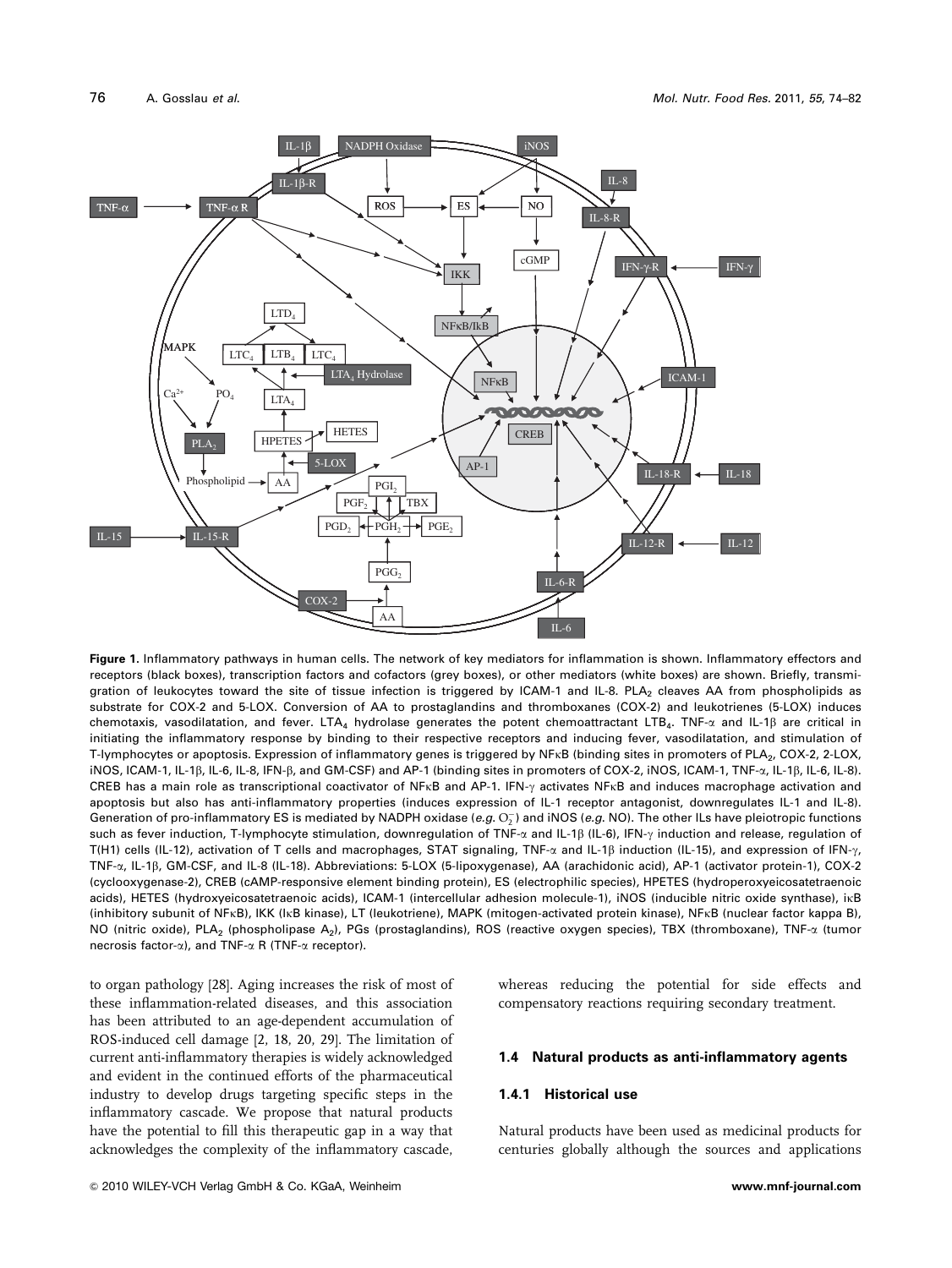vary among different regions. Hippocrates, the father of modern medicine left historical records of pain-relief treatments, including the use of powder made from the bark and leaves of the willow tree to help heal headaches, pains, and fevers. Not until 1829, by means of isolation and characterization, scientists discover that the function of salicin in willow plants was the pain reliever and further developed the most popular drug, aspirin. Hippocrates' statement to ''Let food be thy medicine and medicine thy food'' presaged the modern science of therapeutic nutrition and development of nutraceuticals and medical foods by over two millennia. Not until the development of modern chemical methods, it has been possible to identify and characterize the nutrients and phytochemical bioactive compounds such as polyphenols in plants whose therapeutic properties have been relied upon throughout history [30].

#### **1.4.2 Therapeutic potential**

The knowledge that natural products provide a rich source for therapeutic discovery has led to the development of many of the world's most commonly used drugs. For instance, from 1940 to July 2006, among 155 available small molecular anti-cancer drugs, 113 (73%) of them directly came from or were inspired by natural products [30]. Although single pure chemical compounds can be very potent therapeutic agents, adverse side effects often lead to poor compliance, limited applications, and potential withdrawal from the market. Consumer perception is growing that the use of natural bioactive products more closely resemble their natural state (e.g. extracts rather than isolated single compounds) and may elicit fewer side effects and be similarly or more effective than new chemical entities. It is possible that consuming bioactive compounds as part of a complex mixture  $-$  *i.e.* in their native chemical environment – reduces the potential for adverse effects as different components may influence absorption, metabolism, and excretion of a primary bioactive. Additionally, compounds of complex natural extracts may act synergistically in ways that are difficult to reveal experimentally and produce effects that are unlikely to be replicated with single pure compounds. In addition, recent data from many laboratories suggest that natural products tend to act more subtly and broadly than most drugs, with modest effects at multiple steps in the inflammatory cascade rather than exerting potent action at a single step, as drugs are designed to do.

#### **1.4.3 Challenges and open questions**

Despite the potential advantages of natural products as therapeutic agents, this approach presents several significant challenges which have slowed development and acceptance by the mainstream medical enterprise. First, highly specialized and costly analytical instrumentation and

techniques are required to characterize the bioactive components of a polymolecular composition, and to synthesize the standards needed for effective identification and quality control. For instance, hundreds of studies have been performed using green and black teas and their extracts, yet many of these studies failed to provide adequate compositional data, and sufficient information regarding the analytical methods used to characterize the composition used. Although some publications provide specific content (caffeine (CF), total polyphenols, EGC gallate (EGCG), and theaflavins (TFs)), in the absence of a full chromatogram, with methodological details, replication of the study material can be difficult. This has contributed to inconsistencies in the literature in this field. Second, delineating the mechanism of anti-inflammatory action requires the use of bioassays and molecular techniques that only recently have achieved a high level of reliability, cost efficiency, and throughput. Bioassays are essential in evaluating the consistency of anti-inflammatory activity; they can be very sensitive to chemical differences even in the absence of knowledge regarding the identity of minor chemical components. Third, reconstituting the biological activity of the extract from a combination of individual components has proven difficult, raising the possibility that minor or unidentified components act synergistically or antagonistically to influence bioactivity, or the components must be present within the biochemical milieu of the extract to function properly. In the absence of successful reconstitution from single, well-characterized chemical entities, the challenge is to devise adequate controls for chemical and biological quality assurance of a complex mixture. Such a complex material, like a food or flavor, is likely to contain a large number of compounds, many of which are present at extremely low levels, and may be unstable during analytical procedures. We propose a combination of biological and chemical assay methods to adequately insure quality control of natural products to achieve a level of precision and reliability needed for use in medical food or other therapeutic nutrition applications.

# **2 Strategies and challenges in chemical characterization of natural products**

The chemical characterization of natural products presents several challenges. First, natural products used historically for therapeutic purposes typically were generated as fermentations, extracts, concentrates, or teas in liquid or dried form. These processes, even where clear documentation exists, are often variable and difficult to control, and can generate distinct chemical profiles due to subtle variations in processing technique. Second, even a ''simple'' extract may be composed of hundreds or even thousands of individual components with varying stabilities and potentials for interactions. Fortunately, modern analytical methods such as LC-MS-MS help to disentangle complex compounds, and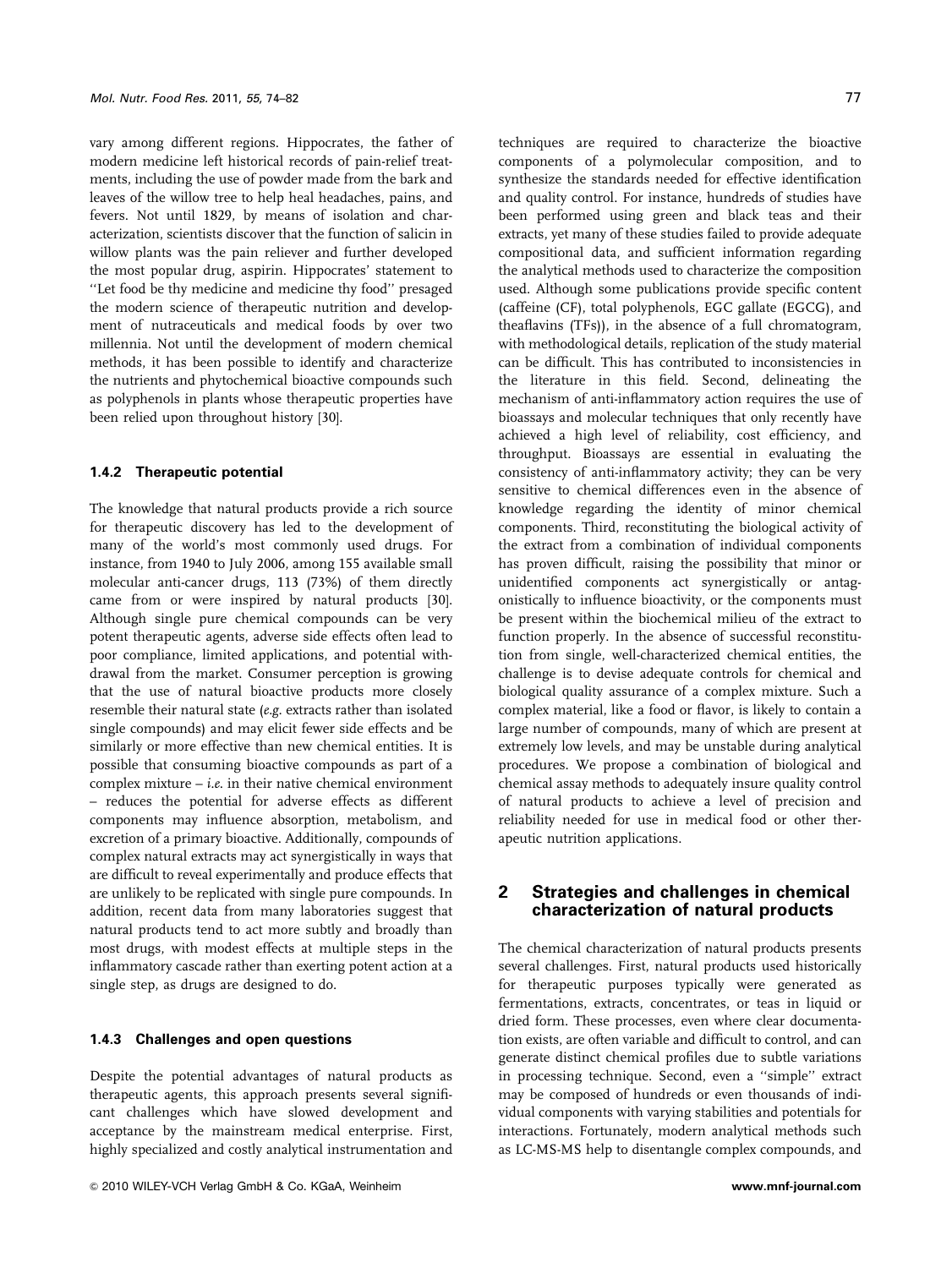techniques exist for isolation and identification of virtually any chemical class. The application of these techniques, in combination with cell and molecular bioassays, enables identification of key bioactive components. Therefore, obstacles to accomplishing meaningfully defined or standard controlled natural product research will be (i) the isolation, characterization, and biological screening of natural products and (ii) the application of these chemically defined and biologically confirmed components as standardized controls in natural product research.

# **2.1 Factors contributing to variability**

Another challenge to the development of natural products such as medical foods and therapeutics is created by the inherent variability in the starting material – whether a freshly harvested plant or a dried or partially processed plant product. There are several factors that contribute to this variability: (i) species, (ii) growing locations and conditions, (iii) processing and storage conditions, and (iv) final processed forms of natural products. Again, studies reporting therapeutic effects often fail to provide botanical species and these names can even be misused by the community. Inadequate documentation of each of these factors can make it impossible to replicate a study even within the same laboratory.

# **2.2 Technical advances enabling improved analytical characterization**

Due to the rapid development of computer, information, and material technology in the last two decades, the technical capability of natural product characterization has advanced dramatically. Advanced qualitative and quantitative analytical instruments include HPLC, ultra-HPLC, HPLC/MS/MS, and HPLC/NMR. The LC/MS/MS exemplifies the dramatic advancement that has occurred; the application of LC/MS/MS in analysis and chemical structure determination can shorten the characterization time from weeks or months to hours.

# **2.3 Reference materials and standard protocols**

The initial identification of natural product molecules involves multiple steps: extraction, isolation, and characterization. Extracted compounds from the initial identification process are treated as standards or benchmarks for natural product research. Standards of the highest purity possible must be used as reference molecules, and serve as a necessary quality control component for the development of analysis protocols in the research of natural products using HPLC, LC/MS, LC/MS/MS, etc. However, adequate quality control processes have been applied sparsely in most natural product research, and there has often been a dissociation between the content listed and the biological activity of the natural product.

# **3 Examples: characterization of antiinflammatory bioactive compounds from two widely consumed natural products**

# **3.1 Polyphenols from black tea**

Catechins (e.g. EGCG) and TFs derived from green or black tea appear to be the primary bioactive compounds in suppression of key cytokines in the inflammation cascade as demonstrated by various cell-based and animal studies [31–36]. For our studies, we used a black tea extract (BTE) characterized by HPLC analysis. Nine compounds have been quantified such as CF, epicatechin, epigallocatechin (EGC), epicatechin gallate (ECG), EGCG, TF1, TF2-gallate

600 WVL:280 nm  $4 - 20.4$ 500 69.7  $5 - 35.0$  $7 - 66.0$  $\sigma$ 400  $2 - 12.9$ 300  $6 - 61.6$ 68.7 200  $-4.4$  $3 - 18.5$ 100  $-50$  $0.0$ 10.0  $20.0$  $30.0$ 40.0 50.0 60.0 75.0

**Figure 2.** Typical HPLC diagram of BTE. HPLC conditions: Luna C18 column from Phenomex,  $4.6 \times 150$  mm,  $3 \mu$ m, 100 A; UV 280 nm; mobile phase A, water/ 0.1% HOAc, mobile phase B, acetonitrile; flow rate, 0.8 mL/ min. Peaks: 1, GA; 2, CF; 3, EGC; 4, EGCG; 5, ECG; 6, TF1; 7, TF2a; 8, TF2b; 9, TF3. All 12 standard compounds (CF, epicatechin, EGC, ECG, EGCG, TF1, TF2a, TF2b, TF3, GA, theobromine, and theophylline) were either purchased from commercial source or isolated in-house and characterized by HPLC, MS, and NMR prior to use.

<sup>&</sup>amp; 2010 WILEY-VCH Verlag GmbH & Co. KGaA, Weinheim **www.mnf-journal.com**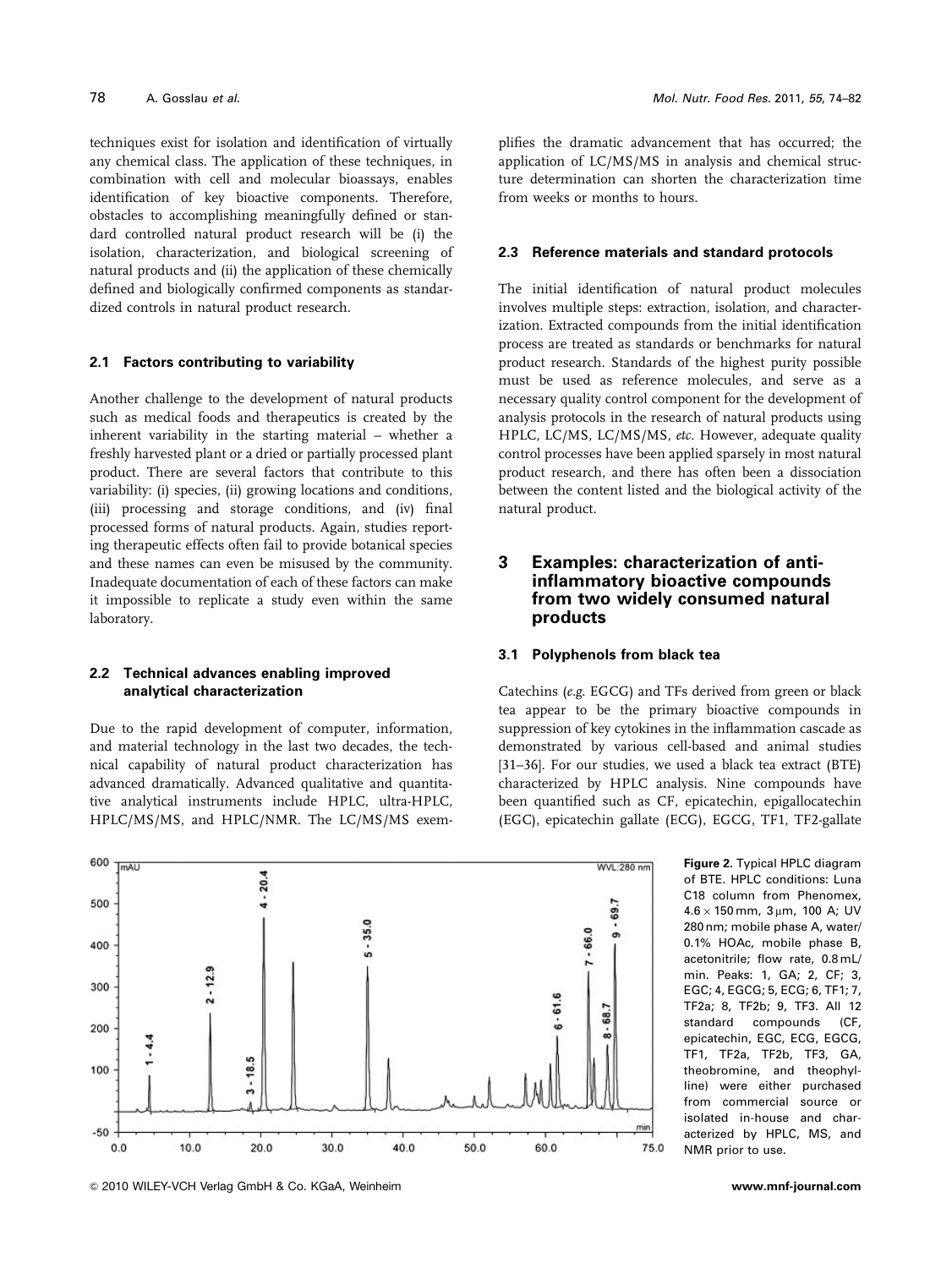1.4

1.6

A

(TF2a), TF2-gallate (TF2b), and TF3,3'-digallate (TF3). For each batch of BTE, close attention is also given to the amount of gallic acid (GA), theobromine, and theophylline

as well as abnormal peaks occurring in the HPLC profile. Figure 2 is a typical HPLC trace of BTE used as a routine method for quality control. Using a human cell-based monocyte–macrophage

differentiation model, we observed significant downregulation of COX-2, TNF-a, TNF-a receptor, ICAM-1, IL-1 $\beta$ , IL-6, IL-8, NFKB, C-JUN and  $p53$  in response to BTE as demonstrated by cDNA and oligo microarray analysis (Fig. 3). In addition, whole genome analysis demonstrated an upregulation of anti-inflammatory IL-10, ferritin, thioredoxin reductase, and heme oxygenase (unpublished results). Downregulation of inflammatory genes correspond to attenuation of the canonical NFkB pathway through IkB kinase inhibition by catechins and TFs [37–39] and inhibition of AP-1 activity [39–41]. There is molecular evidence also for a role of CREB and nuclear factor IL-6 (CCAAT/ enhancer-binding protein) in modulation of key transresponsive inflammatory genes [16, 36]. Strong anti-oxidative properties of polyphenols in green and BTEs also seem to have a major anti-inflammatory effect since free radicalinduced cell damage is one of the hallmarks in chronic inflammation [2, 5, 34, 35]. The modulation of other pathways such as G-protein signaling might add another potential anti-inflammatory mechanism elicited by tea bioactives [2, 31].

In other studies, we demonstrated that BTE reduced edema formation in a dose-dependent manner to the levels exerted by indomethacin and aspirin using different animal models (unpublished results); and tissue and blood analysis revealed a concomitant reduction in inflammatory mediators such as COX-2 and TNF-a [42, 43]. Moreover, small pilot clinical studies employing LPS-mediated irritation or exercise-induced inflammation showed prominent antiinflammatory effects of BTE as indicated by a downregulation of different cytokines and chemokines as well as

**cDNA**

**Oligo**



with TPA (20 nM) either alone or in combination with BTE (100 µg/mL) for 3 h. After RNA isolation and reverse transcription, expression of PLA<sub>2</sub>, COX-2, 5-LOX, LTA<sub>4</sub> hydrolase, TNF- $\alpha$ , TNF- $\alpha$  receptor, iNOS, ICAM-1, IFN- $\gamma$ , IL-1 $\beta$ , IL-6, IL-8, IL-15, IL-18, NFKB, c-Jun, c-Fos, and p53 was analyzed by proprietary cDNA (grey columns; one experiment) and oligo microarray (black columns; mean values+standard deviation of three independent experiments) analysis. As housekeeping genes, ATP synthase, H+ transporting, mitochondrial F0 complex, subunit B1 (*ATP5F1*), myristoylated alanine-rich protein kinase C substrate (*MARCKS*), phosphoglycerate kinase 1 (*PGK1*), proteasome (prosome, macropain) subunit, b type, 5 (*PSMB5*), and glutaminyl-tRNA synthetase (*QARS*) were employed. (A) Gene expression is expressed as "fold gene expression" after calculating the ratio of mean experimental channel (TPA+BTE) to the mean control channel (TPA alone) normalized to spike in controls. (B) Gene expression is shown as ''Log2 index,'' characterized by the average of Log2 of the ratios of all genes. Dotted lines indicate no changes in gene expression for ratio (A) or Log2 index (B), respectively. Log2 indices of –0.512 and –0.393 for cDNA and oligo array, respectively, indicate strong anti-inflammatory potential of BTE.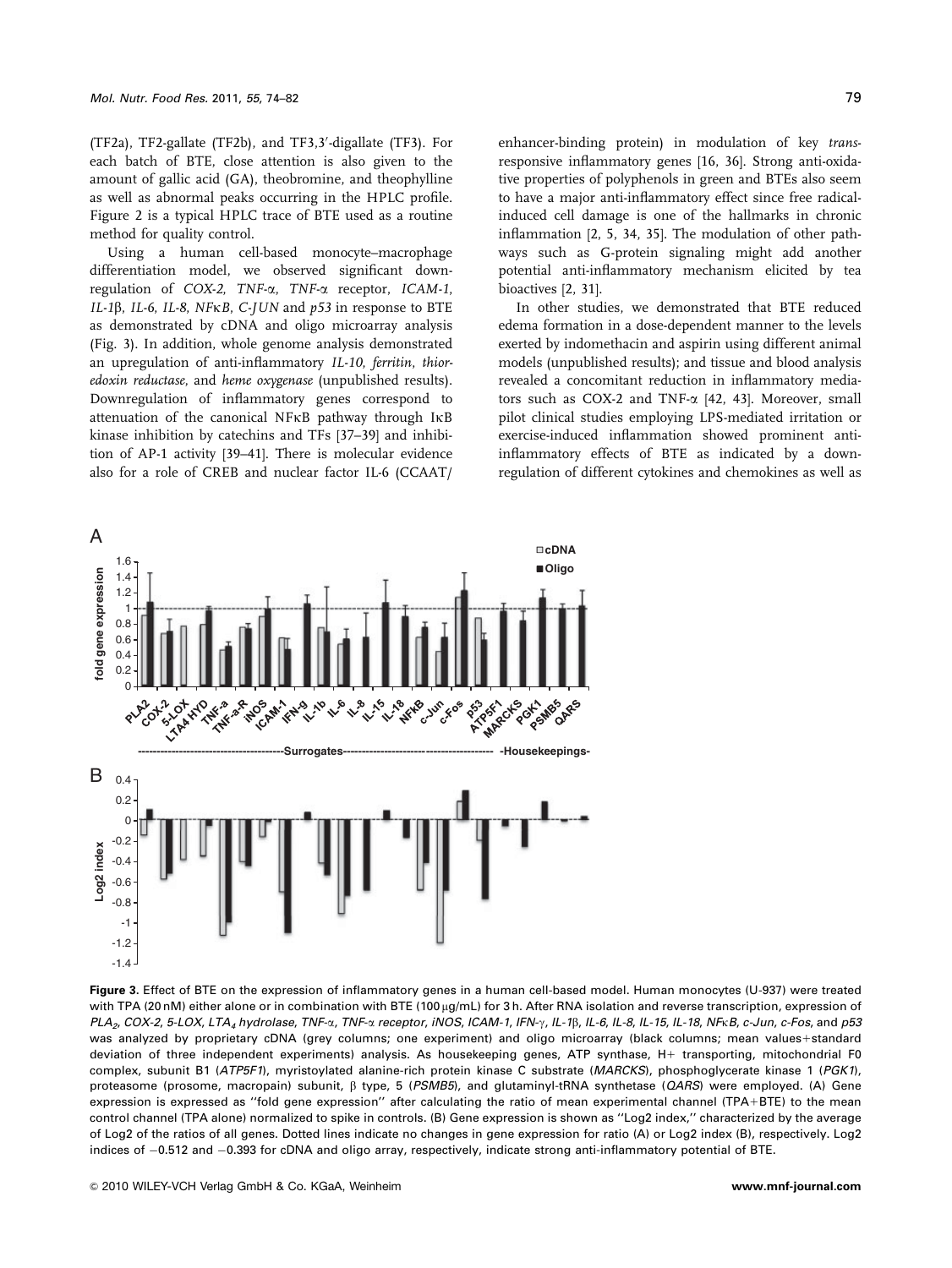

reduced inflammatory symptoms such as ROS reduction and delayed onset muscle soreness [44, manuscript in preparation]. Our results of the anti-inflammatory effects throughout different cell-based assays, animals, and humans suggest that cell-based models to be predictive in the search for natural products and BTE to be very promising against diseases associated with inflammation.

#### **3.2 Polymethoxyflavones from citrus peel**

Polymethoxyflavones (PMFs) from citrus peel extract (CPE) exhibit anti-inflammatory activity both at the level of gene expression and at the level of enzyme activity [45–52]. In addition, induction of apoptosis by PMFs mediated via calcium signaling may attenuate inflammation [53, 54]. As the most abundant PMFs in CPE, tangeretin and nobiletin have been the focus of primary research examining their bioactivity. The majority of these studies demonstrate an inhibition of PLA<sub>2</sub>, COX-2, iNOS, TNF- $\alpha$ , 15-LOX, IL-1 $\beta$ , IL-6, and NADPH oxidase in different cell-based and animal models [45–52]. Similar to polyphenols derived from BTE (Section 3.1), downregulation of inflammatory genes by PMFs corresponded to the suppression of NFkB, AP-1, and CREB [46]. Noteworthy, anti-inflammatory activities were also found for other PMFs derived from CPE such as **Figure 4.** Effect of OPE on the expression of inflammatory genes in a human cell-based model. Human monocytes (U-937) were treated with TPA (20 nM) either alone or in combination with OPE  $(10 \mu q/mL)$  for 3h. After RNA isolation and reverse transcription, gene expression of *COX-2*, *TNF*-a, *ICAM-1*, *NF*k*B*, *IL-1*b, *Il-6*, and *IL-8* was analyzed by TaqMan qPCR analysis. After normalization to glyceraldehyde 3-phosphate dehydrogenase (*GAPDH*), gene expression was calculated according to the delta–delta CT method. (A) Gene expression is shown as the ratio of the mean experimental channel (TPA+OPE) to the mean control channel (TPA alone). Mean values+ standard deviation of three independent experiments are shown in the histograms. Significant downregulation  $(p<0.05)$  was found for *COX-2* and *IL-8*. (B) Gene expression is shown as " Log2 index," characterized by the average of Log2 of the ratios of all seven genes. Dotted lines indicate no changes in gene expression for ratio (A) or Log2 index  $(B)$ , respectively. Log2 index of  $-0.55$ indicates strong anti-inflammatory potential of OPE.

3,5,6,7,8,3',4'-heptamethoxyflavone, 3' -demethylnobiletin, 4'-demethylnobiletin, and 3',4'-didemethylnobiletin which attenuated iNOS and COX-2 expression [45, 50, 51].

The major compounds in orange peel extracts (OPE) have been isolated and characterized in our lab: sinensetin, nobiletin, tangeretin, tetra, hexa-, and hepta-MFs. In addition to these six PMFs, their 5-demethylated derivatives were also included as HPLC standards [55]. Employing our cellbased biological screening, we observed a downregulation of inflammatory genes such as COX-2, TNF-a, ICAM-1, NFkB, IL-1 $\beta$ , IL-6, and IL-8 in response to OPE (Fig. 4) which correlated to a dose-related reduction in edema formation in a mouse model (unpublished results).

# **4 Concluding remarks**

The reconstitution of biological activity from individual chemically pure components remains a challenge for natural products with therapeutic efficacy. Indeed, it is possible that the very complexity of the product is the ''special'' feature that provides such efficacy in the absence of undesired adverse side effects. In the absence of complete chemical specificity and control in a formulation, adequate characterization of polymolecular compositions must be considered to assure consistently reproducible biological activity. Biological assays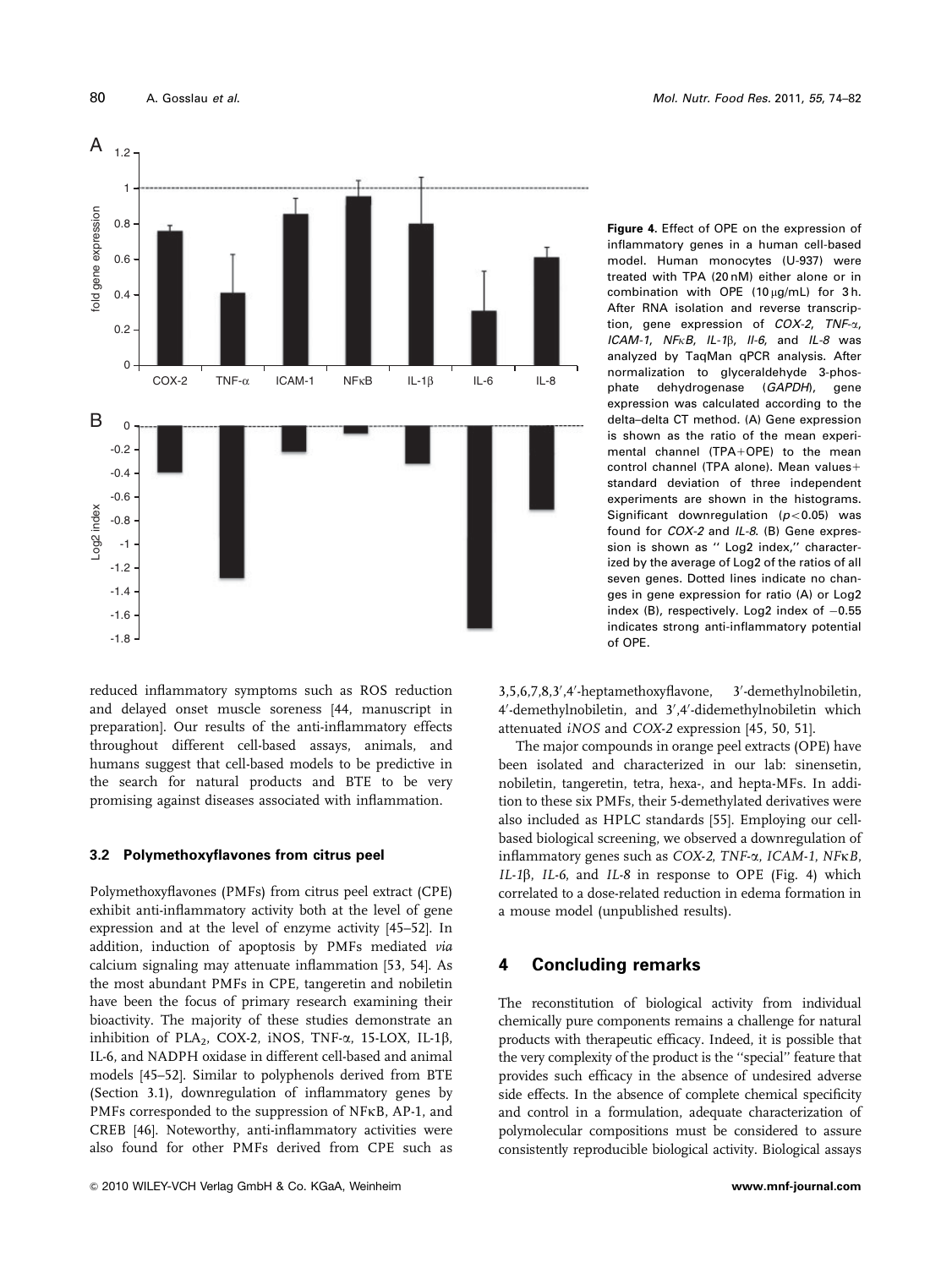may be more sensitive to subtle changes in the chemical composition of natural products than highly sophisticated chemical methods used for quality control purposes. Thus, adequate quality control may ultimately require a combination of bioassay and chemical fingerprinting. The development of safe and effective therapeutic products derived from natural products is currently being held back by the perception and, occasional reality, of inadequately rigorous or poorly documented science. Publications investigating the biological impact of natural products must be held to the highest standards of methodological rigor, and improved standards for methods and analytical reference materials are needed for use by researchers and the industry alike. Only then, natural products will have the opportunity to be considered as safe and effective therapeutic options for inflammation-associated diseases.

This work was supported by the Commission on Science and Technology, State of New Jersey as a component of the Pioneering Nutraceutical Research Program and by an NIH-NCCAM Grant (1R43AT001143-01A1). The authors also acknowledge the helpful discussions and editing by Patricia Lucas-Schnarre and Kristin Haines.

Alexander Gosslau, Shiming Li, and Nancy E. Rawson have been employed by Wellgen Incorporation at the time the work was done.

# **5 References**

- [1] Ley, K., *Physiology of Inflammation*, Oxford University Press, New York 2001.
- [2] Robbins, S. L., Kumar, V., Cotran, R. S., in: *Pathologic Basis of Disease*, Chapter 2, Elsevier Saunders, Philadelphia 2010.
- [3] Radi, Z. A., Kehrli, M. E., Jr., Ackermann, M. R., Cell adhesion molecules, leukocyte trafficking, and strategies to reduce leukocyte infiltration. *J. Vet. Intern. Med.* 2001, *15*, 516–529.
- [4] Smith, W. L., DeWitt, D. L., Garavito, R. M., Cyclooxygenases: structural, cellular, and molecular biology. *Annu. Rev. Biochem.* 2000, *69*, 145–182.
- [5] Kundu, J. K., Surh, Y. J., Inflammation: gearing the journey to cancer. *Mutat. Res.* 2008, *659*, 15–30.
- [6] Chen, X., Wang, S., Wu, N., Yang, C., Leukotriene A4 hydrolase as a target for cancer prevention and therapy. *Curr. Cancer Drug Targets* 2004, *4*, 267–283.
- [7] Guzik, T. J., Korbut, R., Adamek-Guzik, T., Nitric oxide and superoxide in inflammation and immune regulation. *J. Physiol. Pharmacol.* 2003, *54*, 469–487.
- [8] Novo, E., Parola, M., Redox mechanisms in hepatic chronic wound healing and fibrogenesis. *Fibrogenesis Tissue Repair* 2008, *1*, 5.
- [9] Aggarwal, B. B., Shishodia, S., Sandur, S. K., Pandey, M. K., Sethi, G., Inflammation and cancer: how hot is the link? *Biochem. Pharmacol.* 2006, *72*, 1605–1621.
- [10] Ghosh, S., Hayden, M. S., New regulators of NF-kappaB in inflammation. *Nat. Rev. Immunol.* 2008, *8*, 837–848.
- [11] Baud, V., Karin, M., Is NF-kappaB a good target for cancer therapy? Hopes and pitfalls. *Nat. Rev. Drug Discov.* 2009, *8*, 33–40.
- [12] Aggarwal, B. B., Gehlot, P., Inflammation and cancer: how friendly is the relationship for cancer patients? *Curr. Opin. Pharmacol.* 2009, *9*, 351–369.
- [13] Shaulian, E., Karin, M., AP-1 as a regulator of cell life and death. *Nat. Cell. Biol.* 2002, *4*, E131–E136.
- [14] Tsai, E. Y., Yie, J., Thanos, D., Goldfeld, A. E., Cell-typespecific regulation of the human tumor necrosis factor alpha gene in B cells and T cells by NFATp and ATF-2/JUN. *Mol. Cell. Biol.* 1996, *16*, 5232–5244.
- [15] Yao, J., Mackman, N., Edgington, T. S., Fan, S. T., Lipopolysaccharide induction of the tumor necrosis factor-alpha promoter in human monocytic cells. Regulation by Egr-1, c-Jun, and NF-kappaB transcription factors. *J. Biol. Chem.* 1997, *272*, 17795–17801.
- [16] Kundu, J. K., Surh, Y. J., Epigallocatechin gallate inhibits phorbol ester-induced activation of NF-kappa B and CREB in mouse skin: role of p38 MAPK. *Ann. NY Acad. Sci.* 2007, *1095*, 504–512.
- [17] Johannessen, M., Moens, U., Multisite phosphorylation of the cAMP response element-binding protein (CREB) by a diversity of protein kinases. *Front. Biosci.* 2007, *12*, 1814–1832.
- [18] McGeer, P. L., McGeer, E. G., Inflammation and the degenerative diseases of aging. *Ann. NY Acad. Sci.* 2004, *1035*, 104–116.
- [19] Kung, H.-C., Hoyert, D. L., Xu, J., Murphy, S. L., Deaths: final data for 2005. *Natl. Vital Stat. Rep.* 2008, *56*.
- [20] Provinciali, M., Barucca, A., Cardelli, M., Marchegiani, F., Pierpaoli, E., Inflammation, aging, and cancer vaccines. *Biogerontology* 2010, *11*, 615–626.
- [21] Coussens, L. M., Werb, Z., Inflammation and cancer. *Nature* 2002, *420*, 860–867.
- [22] Yao, H., Yang, S. R., Kode, A., Rajendrasozhan, S. *et al.*, Redox regulation of lung inflammation: role of NADPH oxidase and NF-kappaB signalling. *Biochem. Soc. Trans.* 2007, *35*, 1151–1155.
- [23] Tan, D., Wang, Y., Lo, C. Y., Sang, S., Ho, C. T., Methylglyoxal: its presence in beverages and potential scavengers. *Ann. NY Acad. Sci.* 2008, *1126*, 72–75.
- [24] Leung, P. S., Chan, Y. C., Role of oxidative stress in pancreatic inflammation. *Antioxid. Redox Signal.* 2009, *11*, 135–165.
- [25] Kaneto, H., Katakami, N., Matsuhisa, M., Matsuoka, T. A., Role of reactive oxygen species in the progression of type 2 diabetes and atherosclerosis. *Mediat. Inflamm.* 2010, *2010*, 453892.
- [26] Thornalley, P. J., Langborg, A., Minhas, H. S., Formation of glyoxal, methylglyoxal and 3-deoxyglucosone in the glycation of proteins by glucose. *Biochem. J.* 1999, *344*, 109–116.
- [27] Ahmed, N., Thornalley, P. J., Advanced glycation endproducts: what is their relevance to diabetic complications? *Diabetes Obes. Metab.* 2007, *9*, 233–245.